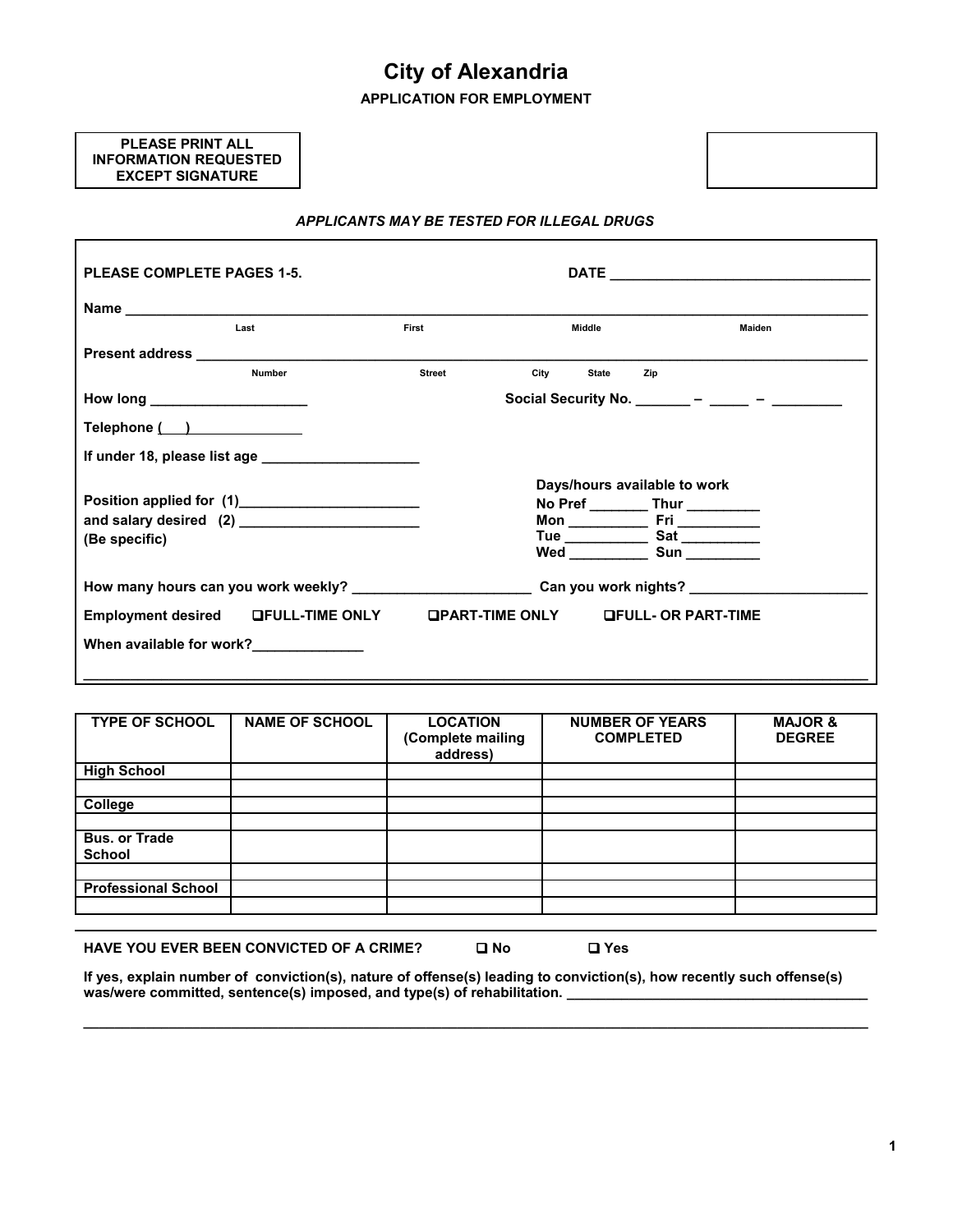|                                                                                                                                                                                                                                                                                          | <b>PLEASE PRINT ALL</b><br><b>INFORMATION REQUESTED</b><br><b>EXCEPT SIGNATURE</b>                                                                                                                                             |                  |            |  |  |                                                   |                                                                                  |                               |            |
|------------------------------------------------------------------------------------------------------------------------------------------------------------------------------------------------------------------------------------------------------------------------------------------|--------------------------------------------------------------------------------------------------------------------------------------------------------------------------------------------------------------------------------|------------------|------------|--|--|---------------------------------------------------|----------------------------------------------------------------------------------|-------------------------------|------------|
|                                                                                                                                                                                                                                                                                          |                                                                                                                                                                                                                                |                  |            |  |  | <b>APPLICATION FOR EMPLOYMENT</b>                 |                                                                                  |                               |            |
|                                                                                                                                                                                                                                                                                          | DO YOU HAVE A DRIVER'S LICENSE? LYes D No                                                                                                                                                                                      |                  |            |  |  |                                                   |                                                                                  |                               |            |
|                                                                                                                                                                                                                                                                                          |                                                                                                                                                                                                                                |                  |            |  |  |                                                   | What is your means of transportation to work? __________________________________ |                               |            |
| <b>Driver's license</b><br><b>OChauffeur</b>                                                                                                                                                                                                                                             |                                                                                                                                                                                                                                |                  |            |  |  |                                                   |                                                                                  |                               |            |
|                                                                                                                                                                                                                                                                                          | Have you had any accidents during the past three years?<br>Have you had any moving violations during the past three years?                                                                                                     |                  |            |  |  |                                                   |                                                                                  | How Many?                     |            |
|                                                                                                                                                                                                                                                                                          |                                                                                                                                                                                                                                |                  |            |  |  | <b>OFFICE</b><br><b>EMPLOYMENT</b><br><b>ONLY</b> |                                                                                  |                               |            |
| <b>Typing</b>                                                                                                                                                                                                                                                                            | $\square$ Yes<br>$\square$ No                                                                                                                                                                                                  |                  | <b>WPM</b> |  |  | <b>□ Yes</b><br>10-key □ No                       | Word<br>Processing                                                               | $\square$ Yes<br>$\square$ No | <b>WPM</b> |
| Personal<br>Computer                                                                                                                                                                                                                                                                     | $\Box$ Yes<br>$\square$ No                                                                                                                                                                                                     | <b>PC</b><br>Mac | o<br>0     |  |  |                                                   |                                                                                  |                               |            |
|                                                                                                                                                                                                                                                                                          |                                                                                                                                                                                                                                |                  |            |  |  |                                                   |                                                                                  |                               |            |
|                                                                                                                                                                                                                                                                                          | Please list two references other than relatives or previous employers.                                                                                                                                                         |                  |            |  |  |                                                   |                                                                                  |                               |            |
|                                                                                                                                                                                                                                                                                          |                                                                                                                                                                                                                                |                  |            |  |  |                                                   |                                                                                  |                               |            |
|                                                                                                                                                                                                                                                                                          |                                                                                                                                                                                                                                |                  |            |  |  |                                                   |                                                                                  |                               |            |
|                                                                                                                                                                                                                                                                                          |                                                                                                                                                                                                                                |                  |            |  |  |                                                   |                                                                                  |                               |            |
|                                                                                                                                                                                                                                                                                          |                                                                                                                                                                                                                                |                  |            |  |  |                                                   |                                                                                  |                               |            |
|                                                                                                                                                                                                                                                                                          |                                                                                                                                                                                                                                |                  |            |  |  |                                                   |                                                                                  |                               |            |
|                                                                                                                                                                                                                                                                                          | Telephone ( ) Telephone and the state of the state of the state of the state of the state of the state of the state of the state of the state of the state of the state of the state of the state of the state of the state of |                  |            |  |  |                                                   | Telephone ( )                                                                    |                               |            |
|                                                                                                                                                                                                                                                                                          |                                                                                                                                                                                                                                |                  |            |  |  |                                                   |                                                                                  |                               |            |
| An application form sometimes makes it difficult for an individual to adequately summarize a complete background.<br>Use the space below to summarize any additional information necessary to describe your full qualifications for the<br>specific position for which you are applying. |                                                                                                                                                                                                                                |                  |            |  |  |                                                   |                                                                                  |                               |            |
|                                                                                                                                                                                                                                                                                          |                                                                                                                                                                                                                                |                  |            |  |  |                                                   |                                                                                  |                               |            |
|                                                                                                                                                                                                                                                                                          |                                                                                                                                                                                                                                |                  |            |  |  |                                                   |                                                                                  |                               |            |
|                                                                                                                                                                                                                                                                                          |                                                                                                                                                                                                                                |                  |            |  |  |                                                   |                                                                                  |                               |            |
|                                                                                                                                                                                                                                                                                          |                                                                                                                                                                                                                                |                  |            |  |  |                                                   |                                                                                  |                               |            |
|                                                                                                                                                                                                                                                                                          |                                                                                                                                                                                                                                |                  |            |  |  |                                                   |                                                                                  |                               |            |
|                                                                                                                                                                                                                                                                                          |                                                                                                                                                                                                                                |                  |            |  |  |                                                   |                                                                                  |                               |            |
|                                                                                                                                                                                                                                                                                          |                                                                                                                                                                                                                                |                  |            |  |  |                                                   |                                                                                  |                               |            |
|                                                                                                                                                                                                                                                                                          |                                                                                                                                                                                                                                |                  |            |  |  |                                                   |                                                                                  |                               |            |
|                                                                                                                                                                                                                                                                                          |                                                                                                                                                                                                                                |                  |            |  |  |                                                   |                                                                                  |                               |            |
|                                                                                                                                                                                                                                                                                          |                                                                                                                                                                                                                                |                  |            |  |  |                                                   |                                                                                  |                               |            |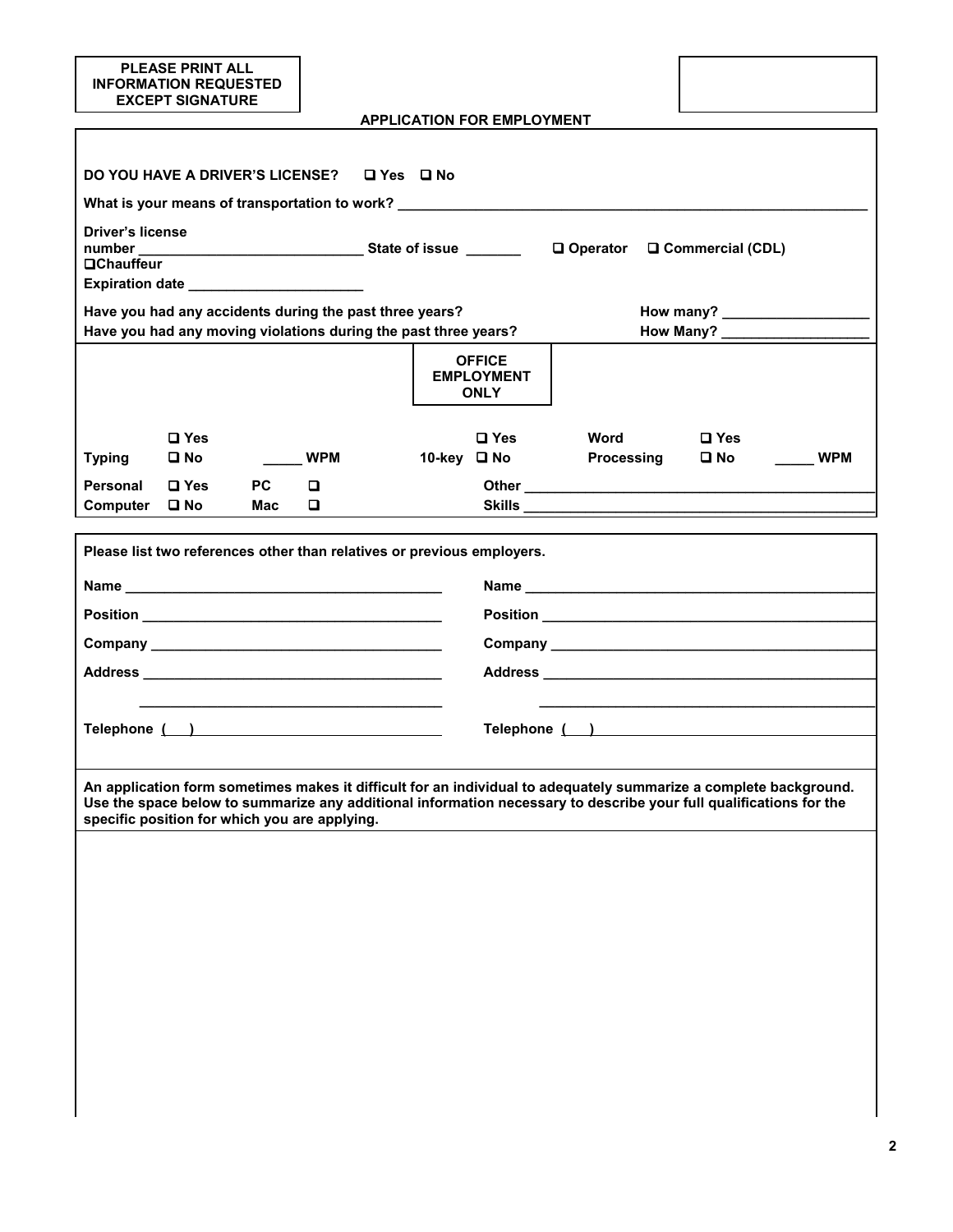| <b>PLEASE PRINT ALL</b><br><b>INFORMATION REQUESTED</b><br><b>EXCEPT SIGNATURE</b>                                                                                                                                   |                                   |                            |               |  |  |  |  |
|----------------------------------------------------------------------------------------------------------------------------------------------------------------------------------------------------------------------|-----------------------------------|----------------------------|---------------|--|--|--|--|
|                                                                                                                                                                                                                      | <b>APPLICATION FOR EMPLOYMENT</b> |                            |               |  |  |  |  |
| <b>MILITARY</b>                                                                                                                                                                                                      |                                   |                            |               |  |  |  |  |
| <b>HAVE YOU EVER BEEN IN THE ARMED FORCES?</b><br>□ Yes □ No                                                                                                                                                         |                                   |                            |               |  |  |  |  |
| ARE YOU NOW A MEMBER OF THE NATIONAL GUARD?<br>□ Yes □ No                                                                                                                                                            |                                   |                            |               |  |  |  |  |
|                                                                                                                                                                                                                      |                                   | Discharge Date             |               |  |  |  |  |
|                                                                                                                                                                                                                      |                                   |                            |               |  |  |  |  |
| Please list your work experience for the past five years beginning with your most recent job held.<br>Work<br>If you were self-employed, give firm name. Attach additional sheets if necessary.<br><b>Experience</b> |                                   |                            |               |  |  |  |  |
| Name of employer<br><b>Address</b>                                                                                                                                                                                   | Name of last<br>supervisor        | <b>Employment</b><br>dates | Pay or salary |  |  |  |  |
| City, State, Zip Code<br><b>Phone number</b>                                                                                                                                                                         |                                   | From                       | <b>Start</b>  |  |  |  |  |
|                                                                                                                                                                                                                      |                                   | To                         | <b>Final</b>  |  |  |  |  |
|                                                                                                                                                                                                                      | Your last job title               |                            |               |  |  |  |  |
| Reason for leaving (be specific)<br>List the jobs you held, duties performed, skills used or learned, advancements or promotions while you worked at<br>this company.                                                |                                   |                            |               |  |  |  |  |
| Name of employer<br><b>Address</b>                                                                                                                                                                                   | Name of last<br>supervisor        | <b>Employment</b><br>dates | Pay or salary |  |  |  |  |
| City, State, Zip Code<br><b>Phone number</b>                                                                                                                                                                         |                                   | From                       | <b>Start</b>  |  |  |  |  |
|                                                                                                                                                                                                                      |                                   | To                         | Final         |  |  |  |  |
|                                                                                                                                                                                                                      | Your Last Job Title               |                            |               |  |  |  |  |
| Reason for leaving (be specific)                                                                                                                                                                                     |                                   |                            |               |  |  |  |  |
| List the jobs you held, duties performed, skills used or learned, advancements or promotions while you worked at<br>this company.                                                                                    |                                   |                            |               |  |  |  |  |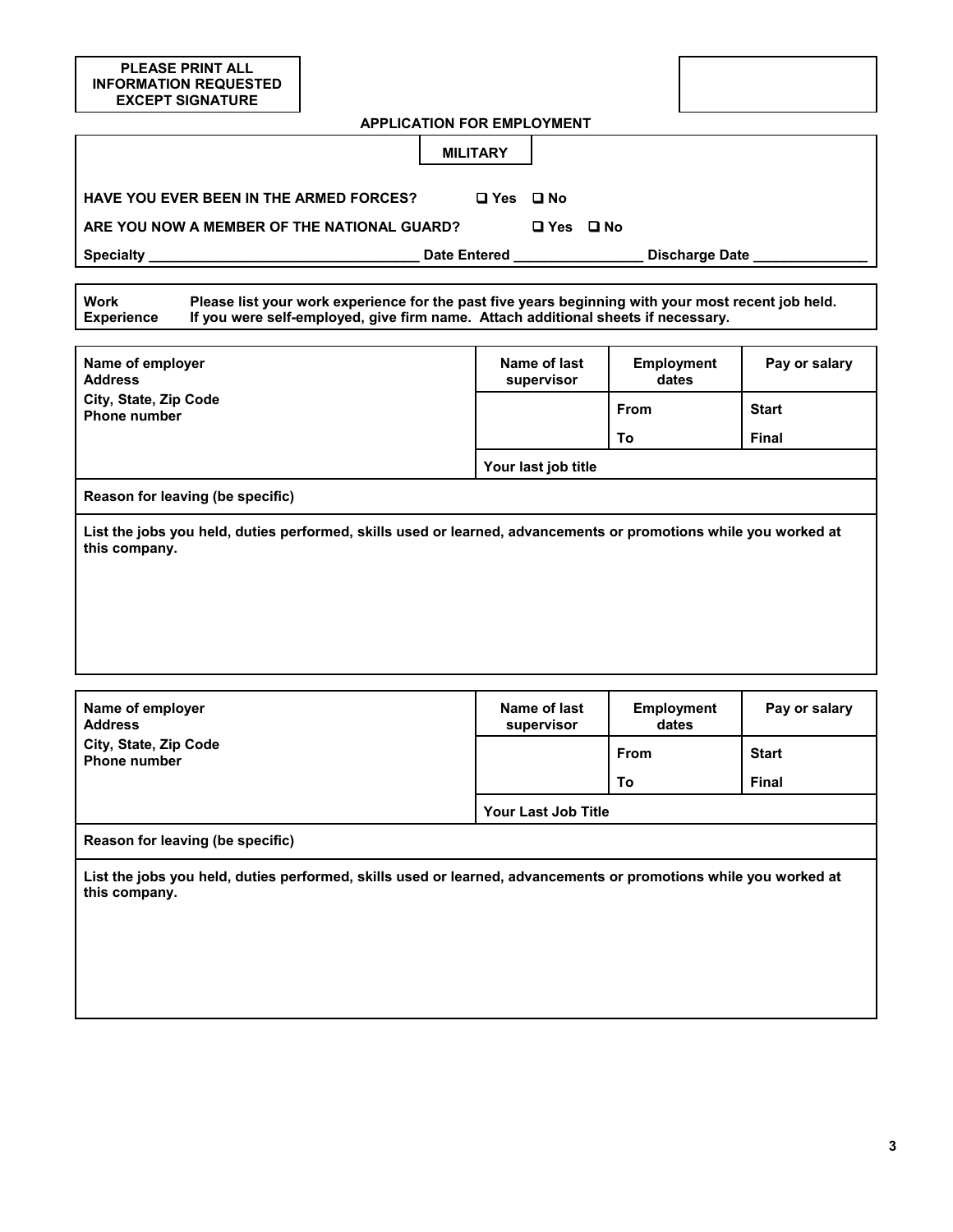## **PLEASE PRINT ALL INFORMATION REQUESTED EXCEPT SIGNATURE**

## **APPLICATION FOR EMPLOYMENT**

**Work experience Please list your work experience for the past five years beginning with your most recent job held. If you were self-employed, give firm name. Attach additional sheets if necessary.**

| Name of employer<br><b>Address</b>                                                                                                | Name of last<br><b>Employment</b><br>supervisor<br>dates |             | Pay or salary |  |  |  |  |
|-----------------------------------------------------------------------------------------------------------------------------------|----------------------------------------------------------|-------------|---------------|--|--|--|--|
| City, State, Zip Code<br><b>Phone number</b>                                                                                      |                                                          | <b>From</b> | <b>Start</b>  |  |  |  |  |
|                                                                                                                                   |                                                          | To          | <b>Final</b>  |  |  |  |  |
|                                                                                                                                   | Your last job title                                      |             |               |  |  |  |  |
| Reason for leaving (be specific)                                                                                                  |                                                          |             |               |  |  |  |  |
| List the jobs you held, duties performed, skills used or learned, advancements or promotions while you worked at<br>this company. |                                                          |             |               |  |  |  |  |
|                                                                                                                                   |                                                          |             |               |  |  |  |  |
|                                                                                                                                   |                                                          |             |               |  |  |  |  |
|                                                                                                                                   |                                                          |             |               |  |  |  |  |
|                                                                                                                                   |                                                          |             |               |  |  |  |  |

| Name of employer<br><b>Address</b>           | Name of last<br>supervisor | <b>Employment</b><br>dates | Pay or salary |
|----------------------------------------------|----------------------------|----------------------------|---------------|
| City, State, Zip Code<br><b>Phone number</b> |                            | <b>From</b>                | <b>Start</b>  |
|                                              |                            | To                         | <b>Final</b>  |
|                                              | Your last job title        |                            |               |
| $\sim$                                       |                            |                            |               |

**Reason for leaving (be specific)**

**List the jobs you held, duties performed, skills used or learned, advancements or promotions while you worked at this company.**

| May we contact your present employer? $\Box$ Yes $\Box$ No |                      |
|------------------------------------------------------------|----------------------|
| Did you complete this application yourself                 | $\Box$ Yes $\Box$ No |
| If not, who did?                                           |                      |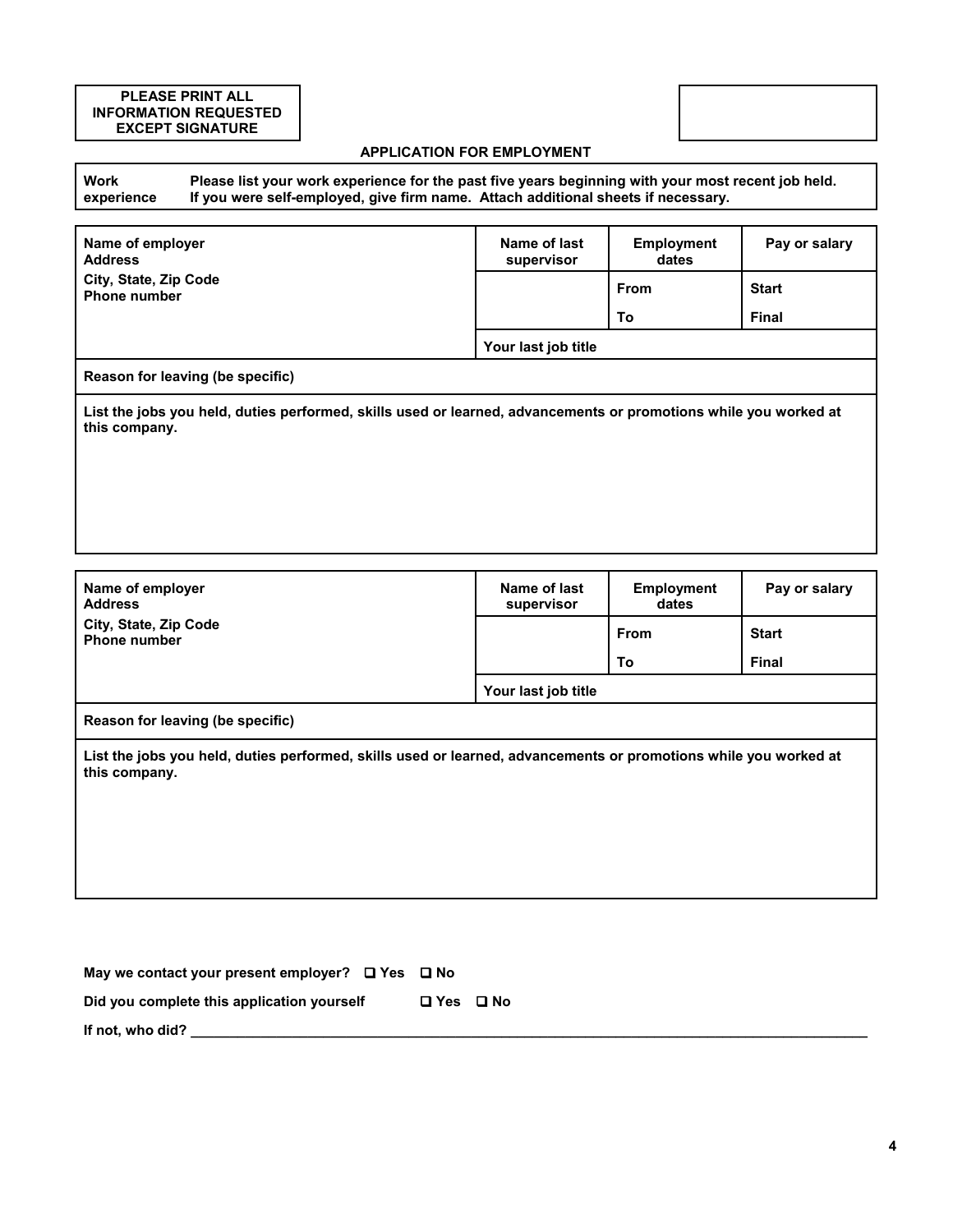## **PLEASE READ CAREFULLY**

#### **APPLICATION FORM WAIVER**

In exchange for the consideration of my job application with the City of Alexandria, (hereinafter called "the City"), I agree that:

Neither the acceptance of this application nor the subsequent entry into any type of employment relationship, either in the position applied for or any other position, and regardless of the contents of employee handbooks, personnel manuals, benefit plans, policy statements, and the like as they may exist from time to time, or other City practices, shall serve to create an actual or implied contract of employment, or to confer any right to remain an employee of the City, or otherwise to change in any respect the employment-at-will relationship between it and the undersigned, and that relationship cannot be altered except by a written instrument signed by the Mayor and/or the Board of Works. Both the undersigned and applicant may end the employment relationship at any time, within the guidelines of the employee personnel policy. If employed, I understand that the City may unilaterally change or revise their benefits, policies and procedures and such changes may include reduction in benefits.

I authorize investigation of all statements contained in this application. I understand that the misrepresentation or omission of facts called for is cause for dismissal at any time without any previous notice. I hereby give the City permission to contact all references and hereby release the City from any liability as a result of such contract.

I also understand that (1) the City has a drug and alcohol policy that provides for pre-employment testing as well as testing after employment; (2) consent to and compliance with such policy is a condition of my employment; and (3) continued employment is based on the successful passing of testing under such policy. I further understand that continued employment may be based on the successful passing of job-related physical examinations.

I understand that, in connection with the routine processing of your employment application, the City may request from a consumer reporting agency an investigative consumer report including information as to my credit records, character, general reputation, personal characteristics, and mode of living. Upon written request from me, the City, will provide me with additional information concerning the nature and scope of any such report requested by it, as required by the Fair Credit Reporting Act.

I further understand that my employment with the City shall be probationary for a period of ninety (90) days, and further that at any time during the probationary period or thereafter, my employment relation with the City is terminable at will for any reason by either party.

| <b>Signature of applicant</b> | Jate |  |
|-------------------------------|------|--|
|                               |      |  |

This City is an equal employment opportunity employer. We adhere to a policy of making employment decisions without regard to race, color, religion, sex, sexual orientation, national origin, citizenship, age or disability. We assure you that your opportunity for employment with the City depends solely on your qualifications.